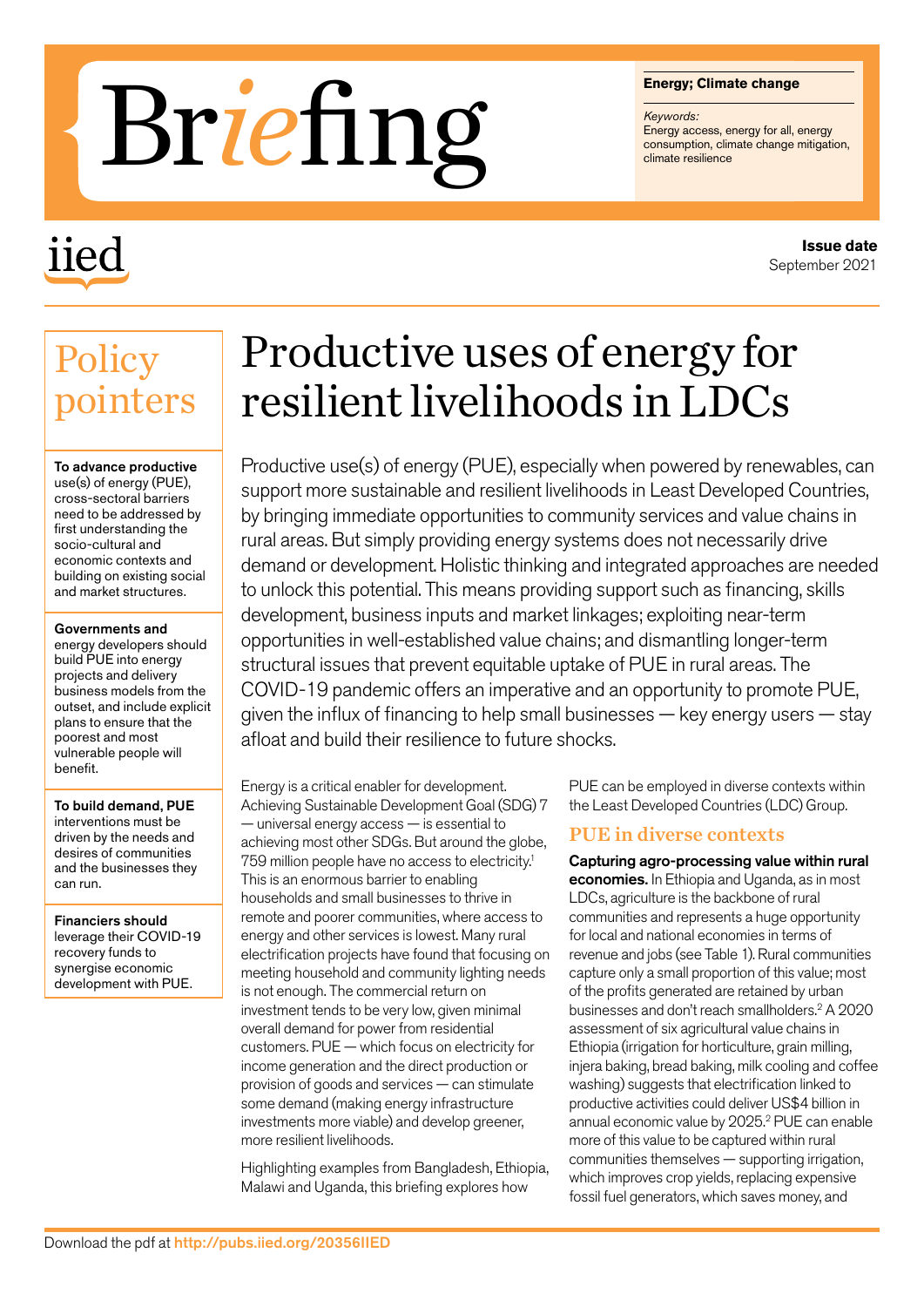increasing secondary processing in rural areas.2 Cold chain offers particular opportunities for PUE to support rural livelihoods: the Uganda Off-Grid

## *Promoting productive use of energy means investing in energy access while also supporting people and communities*

Energy Market Accelerator found that refrigerating milk could reduce spoilage for farmers, although the viability of different-sized refrigeration units depends on yields and aggregation.3

#### Delivering cleaner, more reliable services to rural

communities in Malawi. Mulanje is a rural district in Malawi, where many everyday community services are provided manually or — if available — with support from polluting fossil fuel generators. Since 2016, social enterprise Mulanje Energy Generation Agency (MEGA) has been supplying communities with affordable and more reliable<sup>4</sup> electricity through a micro-hydropowered mini-grid. The mini-grid supports maize mills, carpentry, welding and workshops, and a bakery. It allows these businesses to provide more consistent services while also lowering their operating costs — which can improve affordability for communities and strengthen livelihoods.5,6 In Mulanje, mini-grids can be an economically viable means of providing electricity for productive uses thanks to its high population density. Meanwhile revenue from electricity sales contributes to the cost of operation and maintenance.

#### Strengthening resilience to climate shocks

and stresses. For more remote, less well populated areas, the cost of mini-grid infrastructure can be prohibitive. In these communities, equipment that uses solar to operate independently of larger energy infrastructure offers more viable solutions. Standalone solar irrigation is gaining particular traction as a productive use of electricity,<sup>7</sup> and is both a climate mitigation solution (as it replaces diesel pumps) and a resilience strategy for areas experiencing water scarcity as a result of the climate crisis. Smallholder farmers across the four countries discussed are acutely vulnerable to climate change impacts and many are already experiencing droughts and extended dry seasons. Research finds that solar irrigation in Bangladesh is not only reliable but also more affordable than fossil fuel irrigation and results in higher yields during the dry season.<sup>8</sup>

## Barriers to PUE

PUE has the potential to advance rural livelihoods and economic development. But simply installing energy systems where there are gaps rarely stimulates demand for energy or local development.9 End-users in rural communities face multiple barriers to using energy for productive activities. These barriers vary by context but there are similarities across the four contexts and the LDC Group, with additional barriers facing women.<sup>10</sup>

Rural and remote communities tend to have less well-developed infrastructure, public services and economic connections (see Table 1 for statistics). Without the necessary appliances and equipment, technical skills and after-sales support, financing, business inputs and market links, businesses and communities will struggle to successfully leverage the efficiency, savings and wider opportunities offered by electricity access, and countries will miss out on the potential of PUE to enhance livelihoods and development.

Affordability is also key to who will benefit and how. The cost of electrical appliances and equipment is a significant barrier for many rural businesses and smallholder farmers, and a lack of economic connections and services also means more limited access to financing. Moreover, many rural entrepreneurs are averse to debt. Debt financing is only likely to be a viable solution for entrepreneurs with existing assets and resources, unless coupled with concessional financing or as grants.

### Strategies to support PUE

Bridging the affordability gap. Uganda and Bangladesh have subsidy programmes to help smallholder farmers purchase solar water pumps. In Uganda, the Micro-scale Irrigation Program offers farmers a 25% subsidy for petrol pumps and a 75% subsidy for solar pumps, with financing available to cover the non-subsidised portion. The programme bulk procures the pumps from pre-qualified suppliers, which generates savings and helps to ensure equipment quality. As at March 2021, 16,000 farmers have expressed interest in the programme, a fifth of whom are women.11 In Bangladesh, the government-owned Infrastructure Development Company Limited (IDCOL) works with private companies to build and operate solar irrigation pumps. The company

| <b>Country</b> | <b>Population</b><br>(millions) | People without electricity access |               |           | Agriculture, forestry and fishing, | Agriculture (% of |
|----------------|---------------------------------|-----------------------------------|---------------|-----------|------------------------------------|-------------------|
|                |                                 | Total (%)                         | Urban $(\% )$ | Rural (%) | value added (% of GDP)             | total jobs)       |
| Bangladesh     | 163                             |                                   |               |           | 13                                 | 38                |
| Ethiopia       | 112                             | 52                                |               | 64        | 34                                 | 67                |
| Uganda         | 44                              | 59                                | 29            | 68        | 23                                 | 79                |
| Malawi         | 19                              | 89                                | 55            | 96        | 23                                 | 76                |

#### Table 1. Key country stats, by population size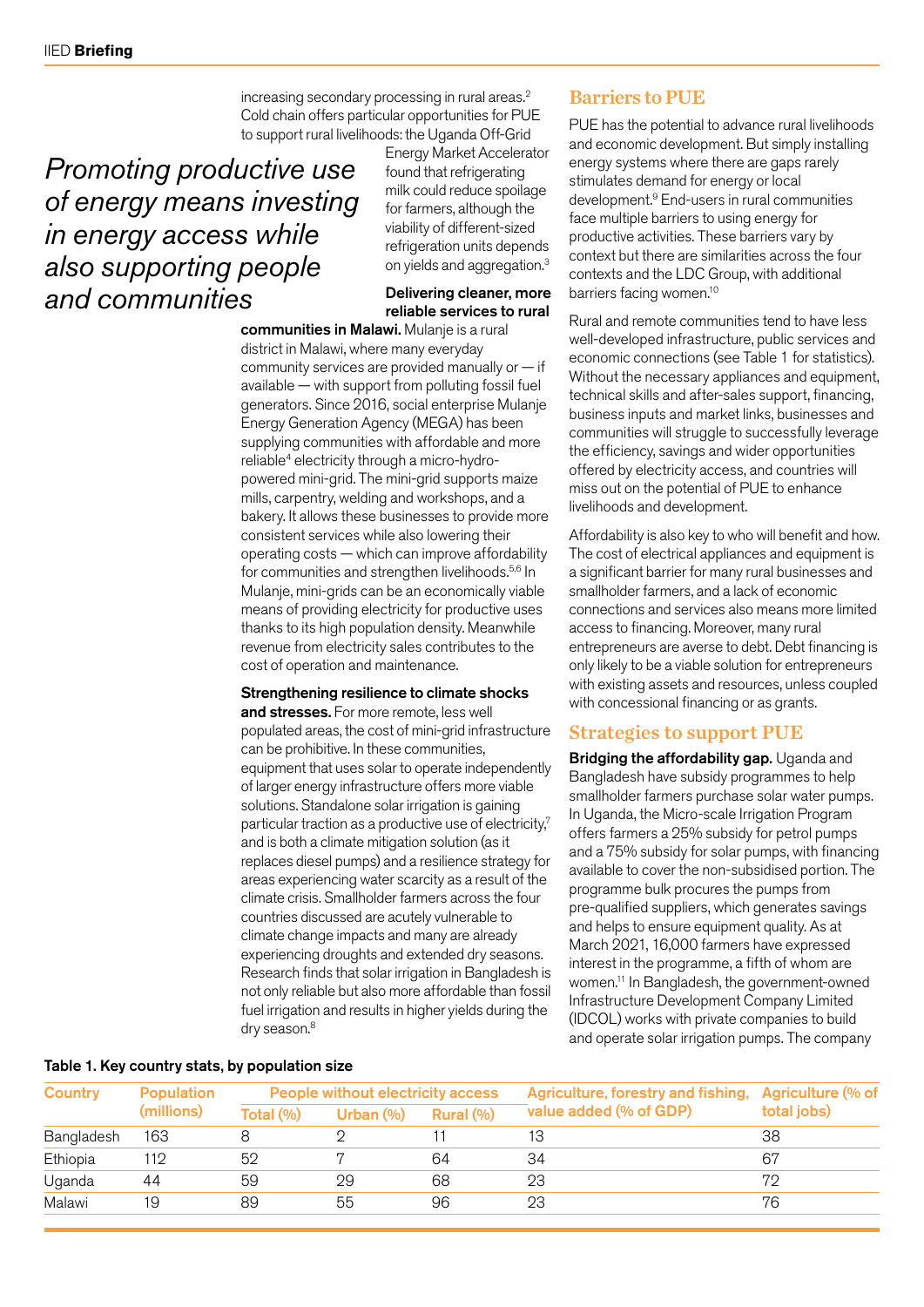contributes 15% of the total cost, with IDCOL offering 50% on grant and 35% through a concessionary loan. Farmers pay the company in instalments for pumped water.12 In Malawi, the MEGA's mini-grid business and financing model aims to keep electricity tariffs affordable.13

Building awareness, confidence and skills.

Examples from Malawi, Bangladesh and Uganda all highlight the importance of providing farmers and businesses with additional support to help them better take advantage of electrification. IDCOL worked with agriculturists to support farmers to learn and apply good agricultural practices to enable higher yields. Many rural entrepreneurs are eager to learn and their efforts are key to enabling rural livelihoods. Community Energy Malawi raised awareness of their mini-grid project in Sitolo Village among the community and offered skills development for entrepreneurs, who were then better able to take advantage of the mini-grid's electricity and had more confidence to invest in their businesses — for example, by buying appliances.5,6 Some evidence suggests that psychological approaches that enhance personal initiative (rather than traditional business skills) show better results and that ongoing mentorship or guidance is important.<sup>14,15</sup> Finally, Futurepump (a solar irrigation company working in Uganda, Ethiopia and Malawi) recently announced an industry-leading ten-year warranty on its systems. This can help de-risk farmer investments and offers long-term support, which may lead to greater uptake of systems — and benefits.16

#### Taking a deliberate and integrated approach.

In Uganda, the Utilities 2.0 project and the government's Promotion of Mini-Grids for Rural Electrification (Pro Mini-Grids) project both incorporate productive use within the mini-grid business models, ensuring revenues cover operating costs. Support activities can include trainings for entrepreneurial skills, appliance financing and sensitising communities on the benefits of electricity. Indeed, as part of the Pro Mini-Grids programme, mini-grid developers must submit a productive use strategy.<sup>17</sup> These ongoing programmes could offer lessons for energy access efforts across Uganda and elsewhere. The Ethiopian government's National Electrification Program (NEP) 2.0 lays out a plan to target and electrify geographic clusters that have the "highest potential for the production of commodities for which Ethiopia has a comparative advantage."18 By concentrating a package of PUE support on existing successful value chains, the strategy could help to rapidly expand productive uses.

Incentivising public and private cooperation. Expanding energy access for productive use

requires activities and expertise beyond energy system design and installation. This will require ongoing collaboration between public and private stakeholders, including ministries of agriculture, energy and trade. Governments will play a key role in supporting these PUE activities. For example, the Ethiopian government's NEP 2.0 plan is considering lifting tariffs on some specific productive use appliances.18 This could reduce PUE costs but further effort or incentives may be needed to push distribution chains deeper into rural areas. Targets set by the government — like IDCOL's target of 10,000 solar water pumps by 2027 — can also encourage private investment by setting market expectations and demonstrating government support.19

#### Recommendations

PUE is not a panacea but, where coupled with efforts to enable economies, it can further universal energy access and sustainable development. It will be vital to monitor efforts to promote PUE — in particular who's benefiting — and to anticipate potential unintended negative impacts, for example, on ecosystems as a result of excessive water pumping12 and COVID-19 (see Box 1).

#### To advance PUE, cross-sectoral barriers need to be addressed by first understanding the socio-cultural and economic contexts and building on existing social and market structures. PUE means investing in technologies,

but alongside this, supporting people to leverage the income and productivity benefits that technology can offer. It is therefore critical to develop holistic approaches that address the social, cultural and economic factors preventing or enabling uptake of technological solutions in each context, such as gender dynamics and trust. Building on existing delivery infrastructure, such as well-functioning micro-finance institutes, builds long-term partnerships to support sustainable economic development. Governments are already considering more supportive subsidies and policies, balancing cost and universal access. But many of these cross-cutting barriers are deeply entrenched; overcoming them will depend on sustained engagement across stakeholders.

Governments and energy developers should build PUE into energy projects and delivery business models from the outset and include

#### Box 1. COVID-19 and rural livelihoods

As with most shocks, the poorest and most vulnerable people have been worst affected by COVID-19. In Bangladesh, Ethiopia, Malawi, Uganda and elsewhere, business revenues and household incomes have fallen. Micro-, small- and medium-sized enterprises have been most affected and less able to pay for business goods and services, including energy. Effects on agriculture have been uneven, with export-linked crops hit the hardest.